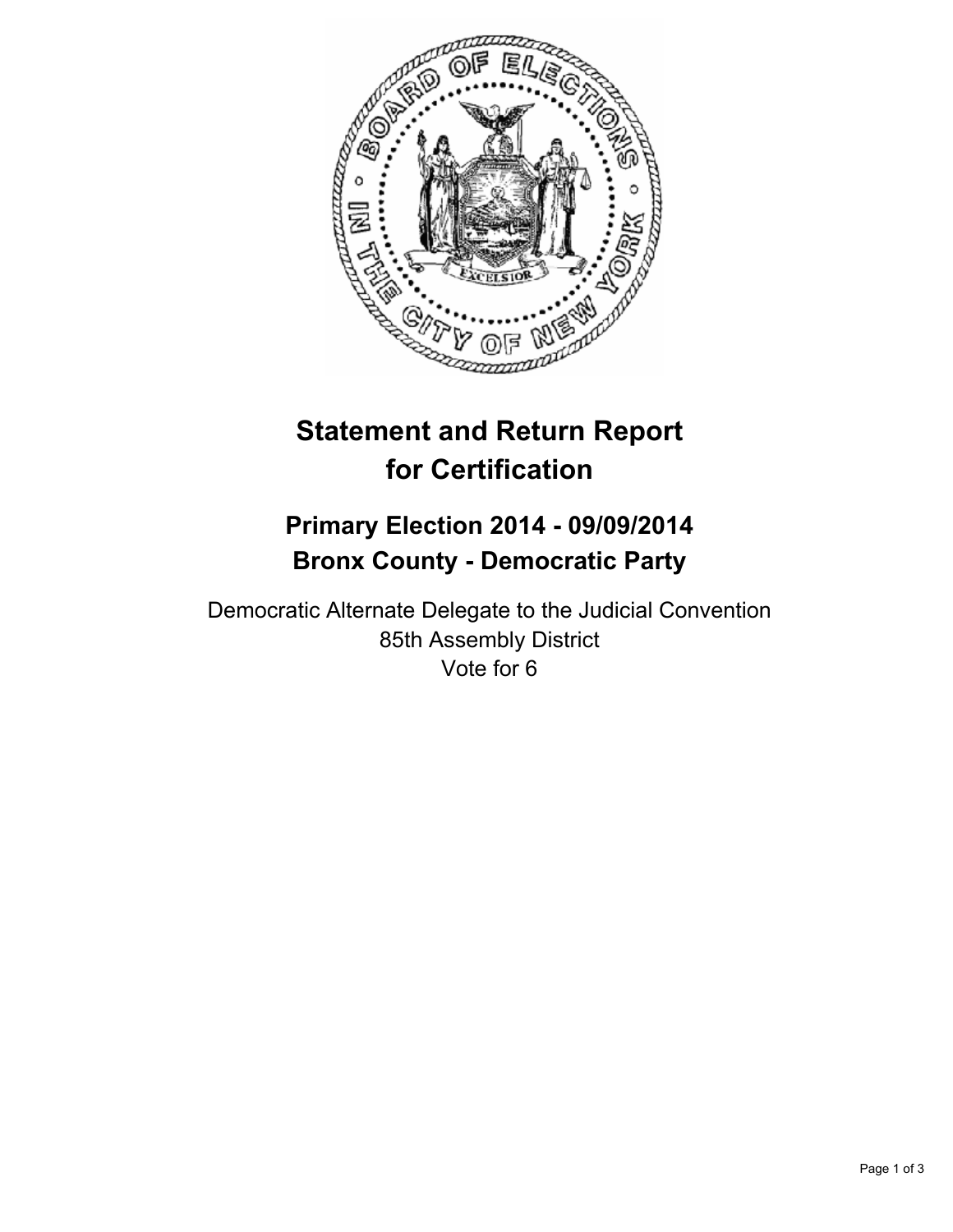

#### **Assembly District 85**

| <b>PUBLIC COUNTER</b>                                    | 3,910        |
|----------------------------------------------------------|--------------|
| <b>EMERGENCY</b>                                         | 0            |
| ABSENTEE/MILITARY                                        | 84           |
| <b>FEDERAL</b>                                           | $\Omega$     |
| <b>SPECIAL PRESIDENTIAL</b>                              | $\mathbf{0}$ |
| <b>AFFIDAVIT</b>                                         | 36           |
| <b>Total Ballots</b>                                     | 4,030        |
| Less - Inapplicable Federal/Special Presidential Ballots | 0            |
| <b>Total Applicable Ballots</b>                          | 4,030        |
| <b>MATTHEW SHUFFLER</b>                                  | 1,349        |
| <b>DIDIONILDA VEGA</b>                                   | 1,217        |
| <b>DASHAWN WILLIAMS</b>                                  | 1,351        |
| YIANNA ISABEL MUNOZ JUSTO                                | 1,017        |
| DAVID R. SHUFFLER JR.                                    | 1,038        |
| <b>KAREN MONTANEZ</b>                                    | 879          |
| <b>BERNANDINE HARDING</b>                                | 699          |
| <b>IRIS BURGOS</b>                                       | 937          |
| CAROLYN D. PARKER                                        | 806          |
| <b>NILDA MORALES</b>                                     | 929          |
| ERNEST OGUGUA (WRITE-IN)                                 | 1            |
| MARCOS CRESPO JR. (WRITE-IN)                             | $\mathbf{1}$ |
| MICHAEL KLEIN (WRITE-IN)                                 | 1            |
| SARAH B. WYNN (WRITE-IN)                                 | $\mathbf{1}$ |
| UNATTRIBUTABLE WRITE-IN (WRITE-IN)                       | 26           |
| <b>Total Votes</b>                                       | 10,252       |
| Unrecorded                                               | 13,928       |